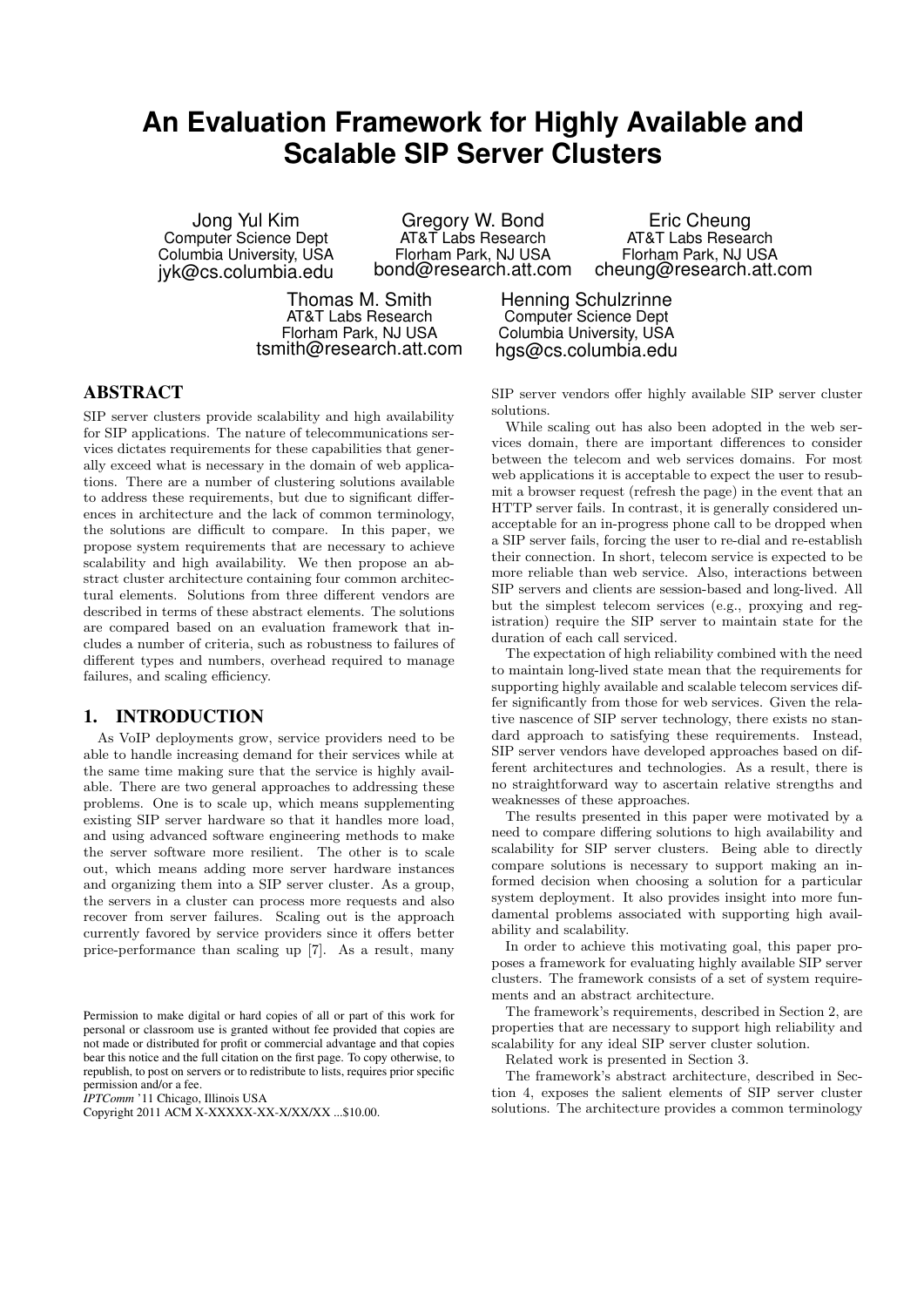for describing a solution and a means for direct comparison across solutions.

In Section 5, we show how the abstract architecture maps to three different vendors' SIP server cluster solutions and how the constituent abstract elements interoperate for each solution.

Finally, in Section 6, we provide a detailed comparative evaluation of the three SIP server cluster solutions with respect to our framework's requirements. By doing so we are able to provide insight into the relative strengths and weaknesses of different approaches for providing high availability and scalability in SIP server clusters. The ability to compare these solutions also serves to demonstrate the efficacy of our proposed evaluation framework.

## 2. REQUIREMENTS OF A SIP SERVER **CLUSTER**

It is helpful to see what an ideal SIP server cluster would look like from the outside, that is, from the SIP client's point of view. At the highest level of abstraction, a SIP server cluster is simply a SIP application: either a proxy, a user agent client, a user agent server, or a back-to-back user agent.

An ideal application should "just work" all the time. This means that the client is not aware of any failure within the SIP server cluster (highly available) and that any number of clients and any call rate are supported by the application (scalable).

The rest of this section lists a number of criteria that fit under these two overarching requirements. We will use them to evaluate different designs and implementations of SIP server clusters. Furthermore, different deployments may use this list to help specify detailed requirements based on their specific circumstances.

## 2.1 High Availability

In order to differentiate varying degrees of availability, we adapt the "Availability Level Spectrum", originally developed for transactional servers by the analyst IDC [4], to telecom services. The availability level (AL) ranges from AL1 to AL4. AL1 means that in the event of a failure, the SIP service is unavailable until the failure is repaired. A service at AL2 remains available. Although calls are interrupted, they can be re-established if the users call in again. At AL3, all calls stay up but some ongoing operations may need to be repeated. At the highest AL4, any failure is transparent to the users.

This paper discusses SIP server clusters that implement the higher levels, AL3 and AL4, which require that the states of SIP dialogs and/or transactions are protected.

Detailed criteria related to the broad high availability requirement include:

- Types of failures A cluster should be able to recover from various hardware and software failures, including rack failure, machine failure, and software failure.
- Simultaneous failures A cluster is more robust if it can handle a higher number of failures occurring at the same time.
- Shift in workload upon failure When an element fails, the remaining elements must take over the load. There-

fore, each element must reserve some capacity in anticipation of a failure. The redistribution of load on the failed element should be as even as possible such that this capacity overhead can be low and resources can be used efficiently during normal operations.

- Performance degradation after failure In the event of a failure, the overall system performance should not degrade substantially. For example, any additional latency in message processing due to time spent to recover the dialog or transaction state should be low.
- Loss of protection after failure As described above, clusters support different numbers of simultaneous failures. After this number is reached and before the failed elements are repaired, high availability is compromised and another failure will result in permanent loss of state. Ideally, a cluster can automatically adapt and restore protection using the surviving elements.

## 2.2 Scalability

The scalability requirement mandates that any performance bottlenecks within the cluster can be handled with relative ease such that it can be scaled out to handle more load by adding resources. For example, if the problem is determined to be lack of CPU power to process SIP messages, it should be operationally easy to add extra servers to the cluster. Likewise, the cluster should make it operationally easy to add additional storage in case the total number of sessions it can handle is bounded by memory. For network bandwidth scaling, multiple clusters can be deployed.

Detailed criteria related to the broad scalability requirement include:

- Scaling increment It should be possible to add resources at small increments to permit fine-grained tuning of the cluster.
- Operational cost of scaling It should be straightforward to scale a cluster such that operational costs are kept low for the deployers.
- Scaling efficiency A cluster should allow additional resources to be utilized as fully as possible. Also scaling out should consume as little additional network bandwidth as possible.

## 3. RELATED WORK

Previous work in this area has focused on specific SIP services at a lower level of availability. For example, [13] and [6] examine SIP servers that provide registrar and routing proxy functions. Because of the nature of the service, only application data (endpoint registrations) needs to be protected against failure. SIP dialog and transaction states are not protected by these techniques, so services that require statefulness will be compromised by mid-call failures. For example, a proxy server that also logs call duration will not operate properly in the event of a mid-call failure. In terms of availability level, the solutions described in these references only achieve AL2.

Another work of interest studies the use of virtualization technology [9]. Through virtual machine replication and migration provided by Xen and Remus, SIP applications are protected from failures of the physical host machines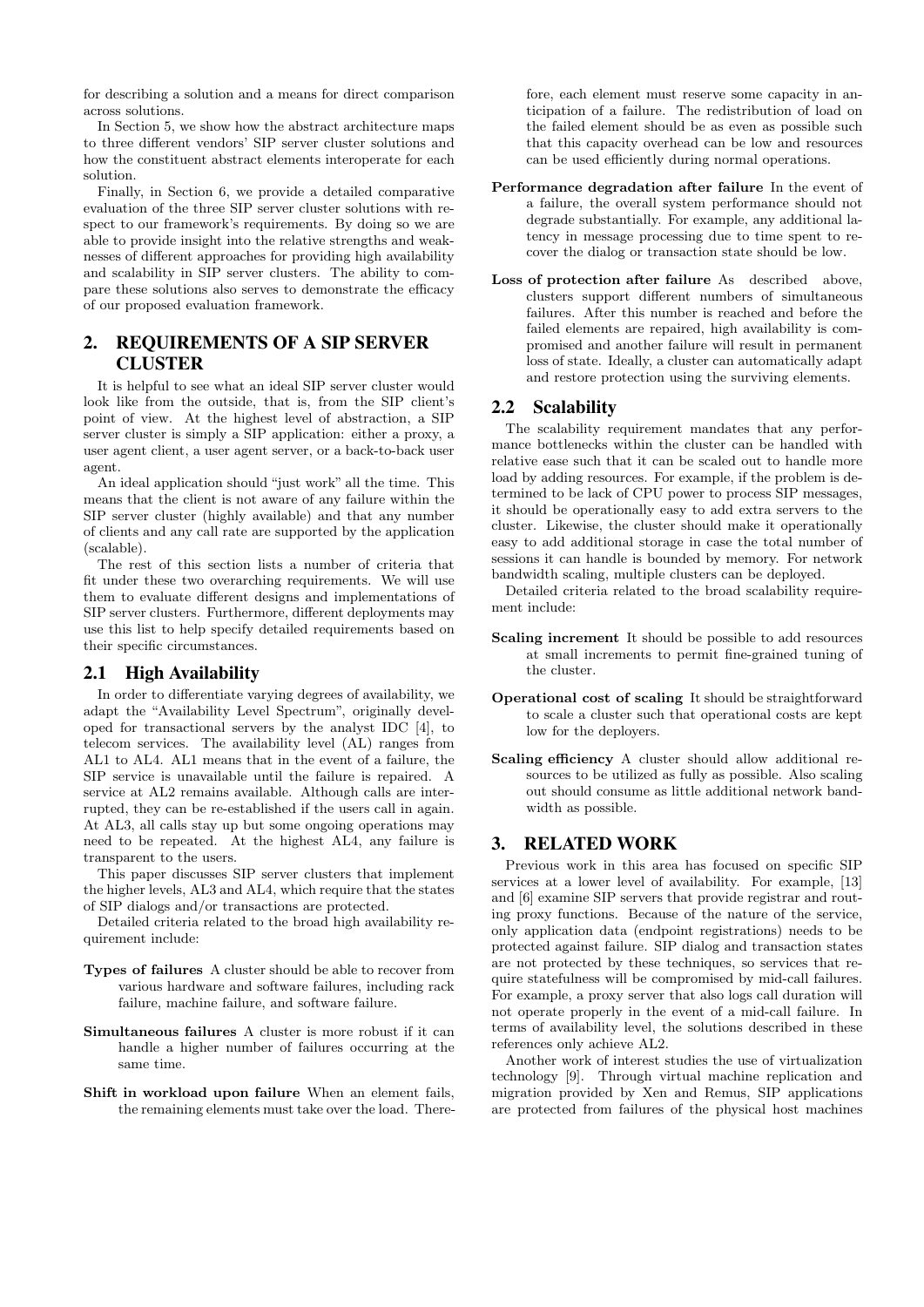

Figure 1: Abstract elements of a SIP server cluster

on which they run. However, this solution does not protect against failures in the operating system or application software. This is because the approach provides complete system state capture and replication, and as such will propagate application errors to the backup [3].

# 4. ABSTRACT ARCHITECTURE

Because there is no standard terminology to describe components of a SIP server cluster, different implementations describe their components using different terminology, thus making it difficult to understand their commonalities and differences. In order to understand and compare the functionality of SIP server cluster implementations, we propose an abstract architecture that both captures the common functionality across different SIP server cluster implementations, and highlights their differences. By casting different SIP server cluster implementations in terms of the proposed architecture, we are able to directly compare them.

In creating the abstract architecture, our goal was to maintain a level of abstraction that was detailed enough to reveal salient differences with respect to the requirements specified in Section 2, but not so detailed that less important implementation differences were revealed. The architecture is also intended to be general enough to be applied to future SIP server cluster implementations. As shown in Figure 1, the resulting architecture consists of four distinct abstract elements: the message dispatcher, the app processor, the session replicator, and the session store. As will be shown in Section 5, it is possible for an abstract element to map to more than one implementation element. Furthermore, it is possible for an abstract element to map to more than one host machine. We now describe each abstract element in turn.

## 4.1 Message Dispatcher

The message dispatcher receives SIP messages from the environment and dispatches them to app processor elements. Upon receiving a message from the environment, the message dispatcher algorithm determines which app processor should receive the message. For example, the algorithm may dispatch messages in a round-robin fashion, or it may dispatch to a particular app processor based on the hash of fields present in the message. The dispatcher may also add or manipulate message headers prior to dispatching. When an app processor goes out of service due to unexpected failure or scheduled maintenance, the dispatcher will cease sending messages to the failed app processor and send them to other app processors until the app processor comes back online. A message dispatcher may support app processor affinity, also known as sticky routing; that is, routing subsequent messages in the same SIP dialog to the same app processor that the initial request was routed to. In this case, the message dispatcher is said to be SIP aware. To counter host machine failure, the message dispatcher is deployed redundantly on different host machines. Message dispatcher instances normally monitor each other for failure. When a dispatcher fails, another dispatcher will take over for the failed one. Similarly, when a dispatcher comes online, it will take over some of the load from another instance.

# 4.2 App Processor

The app processor executes service logic in response to receiving a message from the message dispatcher. For example, upon receiving an initial request, an app processor may react by instantiating service logic to support voicemail service. In processing the message, the app processor needs to create and store session state. Session state is an umbrella term that refers to the three types of state that an app processor may maintain: transaction state, dialog state, and application state. Transaction and dialog state refer to the state of an individual SIP transaction and dialog, respectively. Application state refers to higher level state that service logic may maintain. For example, if the voicemail service logic were implemented as a state machine, then the current machine state would be maintained as application state.

Processing a message may result in messages being sent from the app processor, for example, to endpoints or media servers. In some message dispatcher configurations these messages may be sent via the dispatcher. App processors in a cluster are distributed across different host machines in anticipation of host failure. In some configurations, more than one app processor may run on the same host machine in order to better utilize the host machine resources. App processor instances may monitor one another for failure, or a message dispatcher may monitor them. In either case, a message dispatcher must be notified when an app processor fails or comes online. When an app processor fails, the app processor that takes over must be able to access the session state of the failed app processor; it does this via a session replicator.

## 4.3 Session Replicator

The session replicator is responsible for storing and retrieving instances of session state originally created and maintained by the app processor. The session replicator stores session state replicas on session store instances. The session replicator presents a simple interface to the app processor. The app processor puts a session state instance in order to store the instance, and it *gets* a session state instance by providing the replicator with a session state identifier, where the identifier is normally known a priori by the app processor.

In storing session state, the session replicator is responsible for serializing the state in preparation for transport to the (remote) session stores. When a session becomes invalid, for example, when a call is torn down, the replicator is responsible for purging the session stores of the associated session state. When a session store goes out of service, due to planned downtime or unexpected failure, the session replicator is able to access previously stored sessions from a replicated session store. While the session replicator is responsible for replicating an app processor's session state, the session replicator itself normally maintains no state of its own. This simplifies failover since another session replicator can take over from a failed session replicator without having to inherit the state of the failed replicator. Normally, the majority of the session replicator functionality is co-located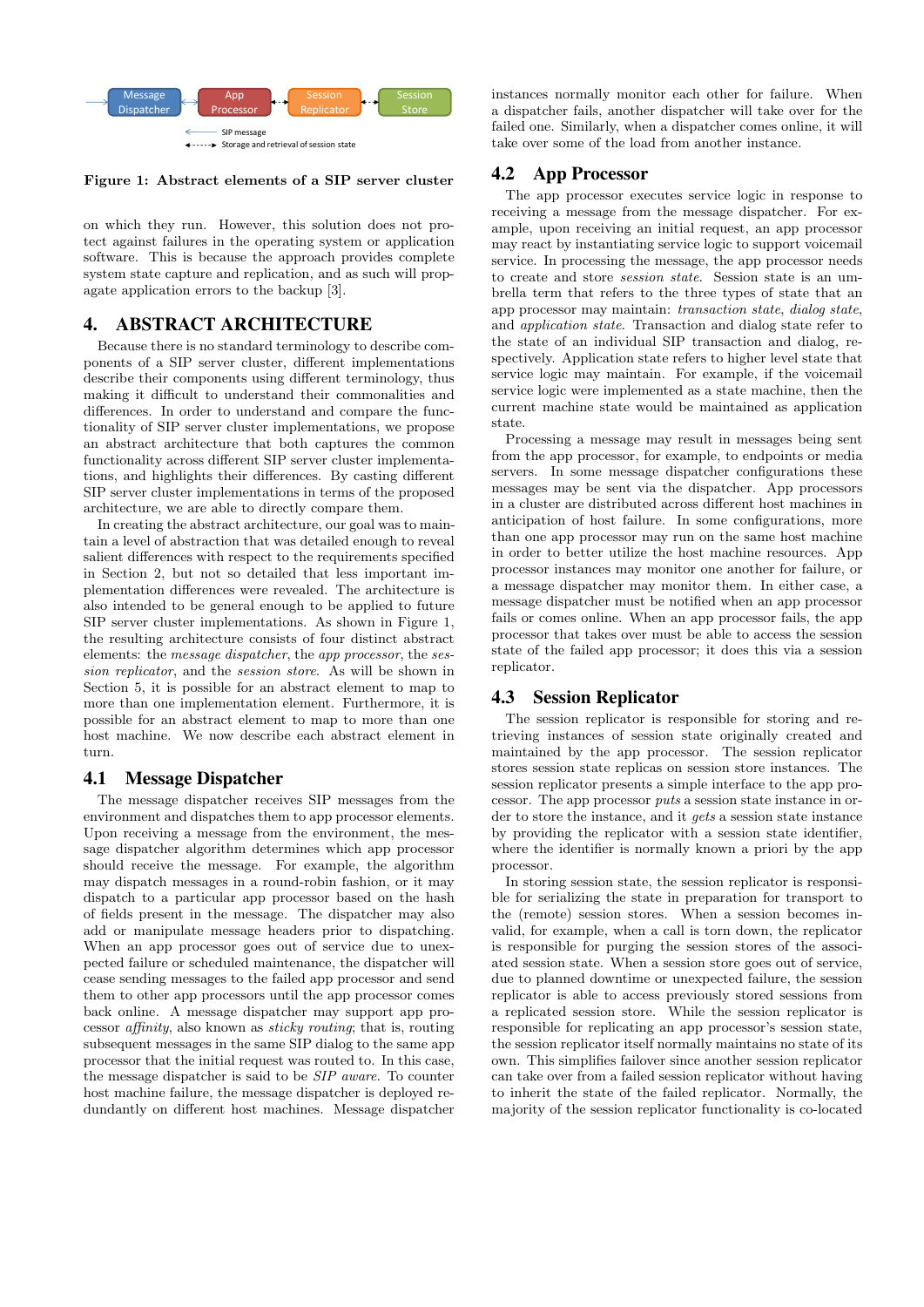

Figure 2: Oracle Communications Converged Application Server Cluster

with an app processor. This means that session replicators normally rely on the failover and recovery mechanisms that support app processors. For those replicator functions that may not be co-located with an app processor, such as replicating session state across session stores, a self-monitoring approach akin to that used by the message dispatcher may be used.

### 4.4 Session Store

A session store is responsible for maintaining session state stored by the session replicator. Session stores are distributed across different host machines in anticipation of host failure. Session stores may monitor one another for failure, or the session replicator may monitor them. Session store replicas are maintained in replication groups, where each session store in a replication group maintains identical information. When a session store fails, the appropriate replicators are notified and the replicators redirect access to another store in the failed store's replication group. When a session store comes online, the appropriate replicators can resume accessing the store.

# 5. DESCRIPTION OF COMMERCIAL SIP SERVER CLUSTERS

In this section, we describe the architecture of three SIP application server clusters using the four abstract elements introduced earlier. The server cluster implementation details described here have been obtained from publicly available documentation. All of these clusters support the Java SIP servlets specification [2]. Figures 2, 3, and 4 show the different cluster designs. On the right-hand side of each figure is the actual cluster design with terms used in the product manual. The left-hand side shows the corresponding abstract elements: the message dispatcher, app processor, session replicator, and session store. The solid lines show SIP messages and dotted lines show session storage and retrieval.

## 5.1 Oracle Communications Converged Application Server

The Oracle Communications Converged Application Server (OCCAS) architecture, as shown in Figure 2, is broken down into three entities. A load balancer is an implementation of the message dispatcher. An engine is a software process that combines the app processor and the session replicator. A replica is a software process that implements an in-memory session store. Replicas are grouped into partitions, and each partition is responsible for a subset of all active sessions in



Figure 3: IBM WebSphere Application Server Cluster

the cluster.

An engine does not include the session store element, therefore it is stateless. When there is any change in session state, the engine updates the replicas. To process messages, an engine retrieves session state from replicas. The advantage of a stateless engine is that if an engine fails, any other engine can resume the session by retrieving state from the session store. However, there is a cost of always having to store and retrieve state in each invocation. To reduce this overhead, engines are configured by default to cache session states locally.

The session replicator is contained within the engine, meaning that the engine, not the replica, is responsible for replicating session states. An engine's session replicator works this way: when an engine needs to store session state, a hashing algorithm is applied to the session state to select a partition in which to store the session state data. The engine then writes the session state to each replica within that partition.<sup>2</sup> Therefore, replicas within a partition contain identical copies of the session state. This ensures high availability: if a replica fails, the engine can retrieve state from another replica in the same partition. Adding more replicas to the partition protects against multiple replica failures. However, each partition is limited to a maximum of three replicas<sup>2</sup> due to higher bandwidth usage between engines and replicas as the number of replicas increase.<sup>3</sup>

As for the load balancer, any type can be used since the engines are stateless and are able to process any message by retrieving the latest state from a partition. However, a SIP-aware load balancer would be able to take advantage of the local cache in the engines.<sup>1</sup>

#### 5.2 IBM WebSphere Application Server

The IBM WebSphere Application Server (WAS), as shown in Figure 3, supports high availability by providing two cooperating components. The first component, labeled WAS1 to WAS4, is referred to as the SIP container, and provides the app processor, session store, and session replicator functions. The second component, labeled Proxy1 to Proxy3, is simply referred to as a *SIP proxy*, which provides part of the message dispatching function.

The SIP containers are grouped into replication domains, statically assigned by the administrator. Containers within a replication domain are in reciprocal primary-backup relationships: the containers back each other up. Up to three

3 [8] page 3-3

<sup>1</sup> [8] page 6-1

<sup>2</sup> [8] page 1-6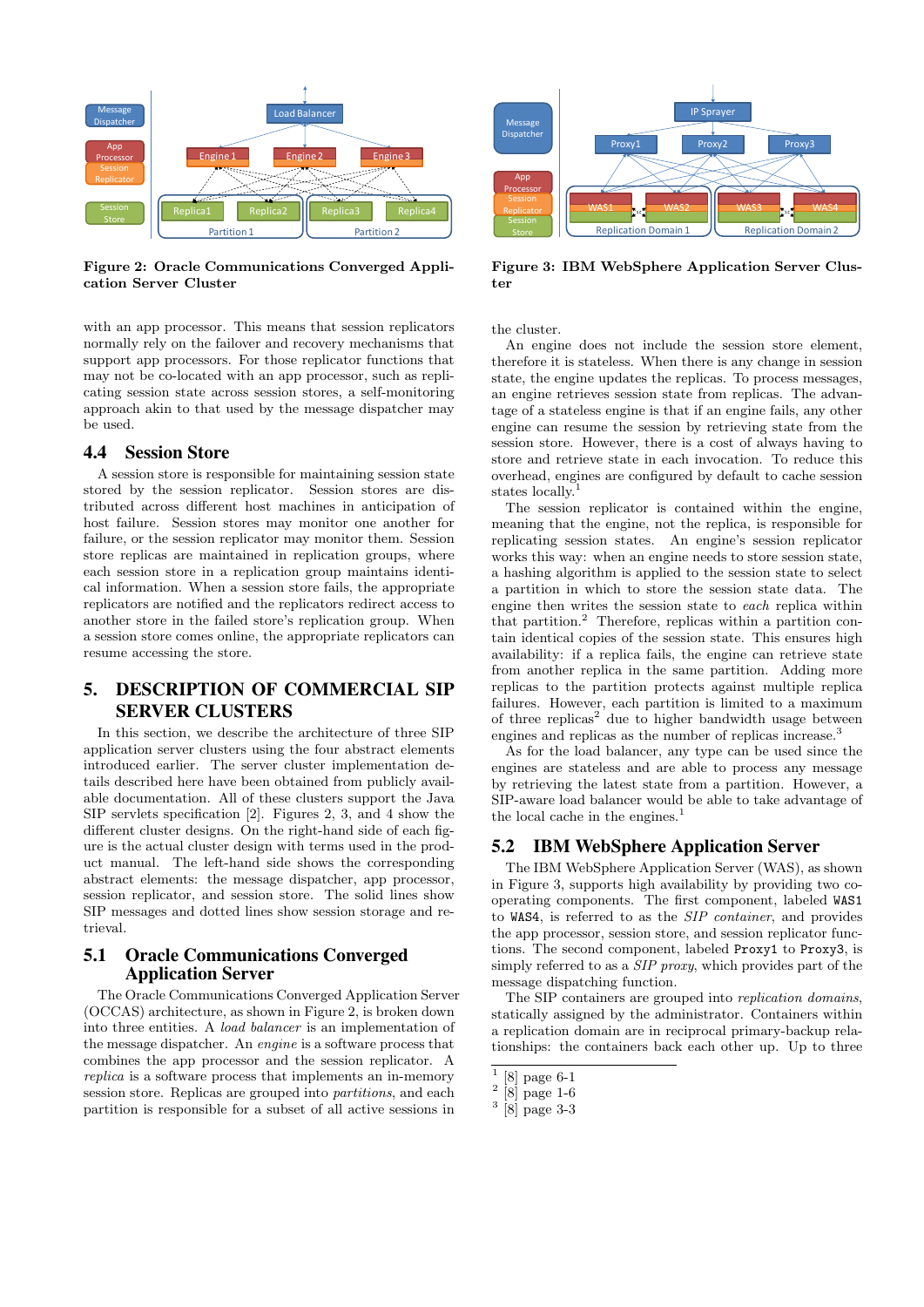

Figure 4: Mobicents SIP Servlets Cluster

containers can be grouped in a replication domain, though IBM recommends two containers per replication domain for performance reasons.<sup>4</sup>

Session state is held by the container and replicated from the primary to the backups as required; thus, the session store and session replication functions are also provided by the container. The session replicator within the container connects to its peers in the same replication domain. The replicator sends periodic heartbeats over this connection; failure conditions are detected by sensing connection termination. Once failure is detected, active sessions in the session store of the failed container are reassigned to the session store of another container in the same replication domain, and the change is reported to the SIP proxies. Since the same session state is maintained by all members of the replication domain, no migration of data is required at failure time, and the backup container can begin processing immediately.

The SIP proxy servers ensure that incoming messages are directed to the appropriate SIP container based on two criteria. First, the appropriate replication domain is determined by inspecting certain headers of the incoming message. If the message is part of a known session, then the message is proxied to the primary SIP container corresponding to that session. If the message does not correspond to a known session, then the proxy chooses one of the available replication domains and proxies the message to a SIP container in that domain.

Multiple SIP proxies can be employed for scaling and redundancy; each SIP proxy is capable of routing messages to the proper SIP container. When multiple proxies are used, they are fronted by a load balancer which the IBM product manual calls an IP sprayer. This load balancer does not need to be SIP aware. Unlike the SIP container and SIP proxy, which are tightly coupled, the IP sprayer may or may not be supplied by IBM, as its only task is to distribute load (to SIP proxies) using any desired algorithm. Thus the message dispatching function is split between the IP sprayer (for distribution) and the SIP proxy (for affinity). All incoming messages pass through the IP sprayer and one of the proxies; outgoing messages bypass the IP sprayer.

## 5.3 Mobicents SIP Servlets Server

Mobicents SIP Servlets Server (MSS) [11] is an open source SIP servlet container that runs on top of Apache Tomcat application server [1] (MSS for Tomcat) or Red Hat JBoss application server [10] (MSS for JBoss). Since MSS for Tomcat does not support clustering, the description below applies only to MSS for JBoss.

Mobicents provides a SIP load balancer and a SIP servlets server. To avoid confusion with the general meaning of these terms, we will call them Mobicents load balancer and Mobicents server respectively. The Mobicents load balancer implements the message dispatcher. The Mobicents server is a single software process that internally includes, among multiple parts, two components, the Mobicents container and the JBoss Cache. The Mobicents container implements the app processor and a small part of the session replicator function, namely the object serialization/deserialization. JBoss Cache [14] is an application-agnostic distributed cache which is used by the Mobicents container for reliable storage of session states. JBoss Cache implements the session replicator and session store functions.

In the default configuration of a Mobicents server, JBoss Cache instances find and communicate with each other using a shared multicast address and cluster name. The cache instances use 1 Buddy Replication, which means that session state is replicated to the cache instance that is "next in line" as shown in Figure 4. The cache instance that holds the replicated session state is called "buddy".

JBoss Cache provides the appearance of one large cache for all Mobicents servers in the cluster. When a Mobicents container needs to store session state, it internally calls a method provided by the JBoss Cache API. JBoss Cache makes sure that the session state is replicated to the buddy cache instance for high availability. When a Mobicents server fails, any other Mobicents server can take over since its JBoss Cache instance can retrieve the replicated session state from the buddy cache.

Due to this property of JBoss Cache, the Mobicents servers are essentially stateless. Therefore, like OCCAS, any type of load balancer can be used. The suggestion from Mobicents is to use a SIP-aware load balancer such as the Mobicents load balancer to make efficient use of the local JBoss Cache instance.<sup>5</sup>

## 6. EVALUATION OF CLUSTERS

In this section, we evaluate the three SIP server clusters in terms of high availability and scalability requirements described in Section 2. Although the clusters have different architectures and implementation elements, they can be compared directly as they have been decomposed into the four common abstract elements as described earlier in Section 5.

#### 6.1 High Availability

A cluster supports high availability of sessions if it implements the session replicator abstract element. Without the session replicator, a session store failure leads to lost sessions. Such clusters can only achieve availability levels up to AL2. The session replicator is implemented in all three clusters described in Section 5. Session state is replicated between replicas in OCCAS, between SIP containers in WAS, and between Mobicents servers' cache buddies in MSS. Therefore, all three clusters can recover from a session store failure, thereby achieving availability level AL4.

We use a common deployment topology as shown in Figure 5 to compare the different cluster architectures. In the figure, there are two racks with two machines inside each rack. Each machine contains two abstract elements: the app processor and the session store. Pairs of session store

 $^{4}$ Replicating SIP Sessions section in [5]

<sup>5</sup> [12] Section 5.3 Load Balancer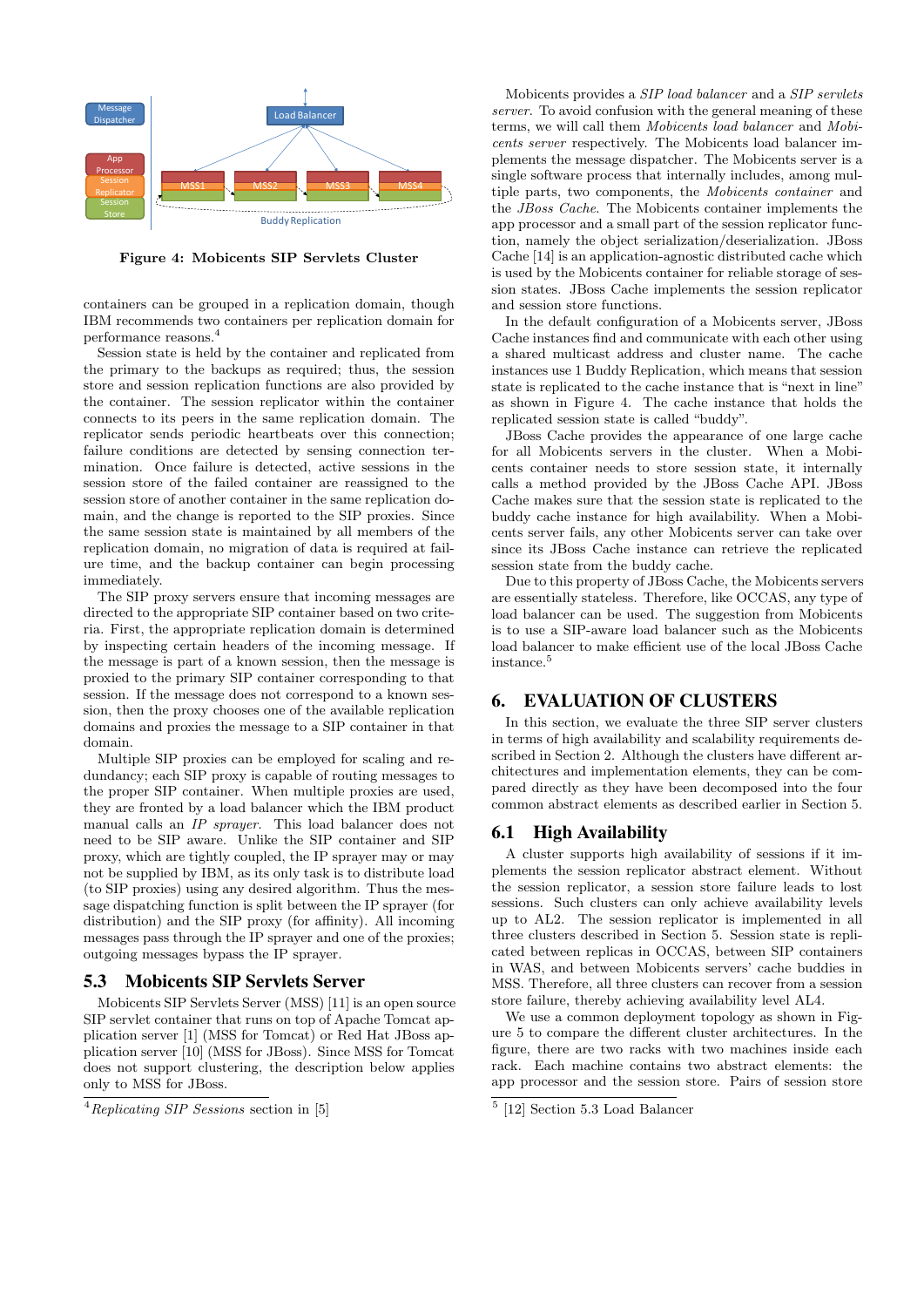

Figure 5: Common deployment topology for evaluation



Figure 6: WAS configuration that achieves 33% failure overhead

elements form a replication group, which is deployed across different machines and racks. This reflects real-world strategies to ensure session recovery in case of failure. The focus of our evaluation is on high availability of sessions; therefore, the message dispatcher is not included in the figure. The function of session replicators is indicated by dashed lines that pair session stores into replication groups.

When applying the common topology to a specific cluster, we can replace the app processor and session store with the actual implementation element that contains the respective abstract elements. For example, applying this to OCCAS, app processors would become engines and session stores would become replicas. The two replicas in a replication group would form a partition. In WAS, each SIP container contains an app processor and a session store; thus, there is one SIP container per machine. SIP containers are paired in a replication domain across different machines and racks. Mobicents servers also contain both app processor and session store so there is one Mobicents server per machine.

Table 1 shows the summary of the high availability evaluation that follows.

#### *6.1.1 Types of failures*

Clusters using the common topology are protected from single process failures, single machine failures, and single rack failures since the implementation elements that contain the session store are deployed on different machines and racks. The same strategy can be applied to blades and blade enclosures since a blade failure is analogous to a machine failure and a blade enclosure failure is analogous to a rack failure. In OCCAS and WAS, the administrator can statically assign elements within a replication group to run on different racks. By default, Mobicents servers try to find a buddy on a different machine but not necessarily on a different rack. The JBoss Cache configuration property called buddyPoolName can be set to pair buddies on different racks [14], thereby achieving the replication group arrangement shown in Figure 5.

#### *6.1.2 Simultaneous failures*

Moving beyond the common topology, all clusters protect against multiple failures of session stores. By adding more session stores to a replication group, the cluster can tolerate more session store failures. However, there is a tradeoff:

adding more session stores increases network traffic for session replication. In OCCAS and WAS, there is a limit of three session stores per replication group. Therefore, these clusters can recover from up to two session store failures. In MSS, the number of session stores per replication group is configurable to more than three, but at the cost of increased network traffic.

### *6.1.3 Shifts in work load after failure*

Next, we evaluate how much the work load shifts to other implementation elements when there is a failure. Consider the effect on each cluster when Rack 1 fails in Figure 5: in all three clusters, the load on all machines in Rack 2 would double.

Clusters react differently when a machine fails. Let's assume that all app processors are handling the same amount of work load when Machine 2.1 fails. Also, for OCCAS and MSS, the message dispatcher is assumed to evenly distribute the load to the remaining app processors in case of an app processor failure. The second assumption is not needed for WAS because the SIP proxy dispatches to another container in the replication domain.

In OCCAS, the number of engines is reduced from four to three so each remaining engine needs to handle 33% more load. In contrast, the number of partitions remains the same and each partition continues to handle the same number of sessions. The top partition is left with one replica in Machine 1.1. This replica's load for put operations does not change because the replica is still storing the same number of sessions. The replica's load for get operations doubles since the replica must handle load that normally would have gone to the failed replica.

In WAS, the replication domain affected by the machine failure would have one SIP container left. The SIP container needs to handle 100% more load while containers in the unaffected replication domain continue handling equal load as before. The overall result is that Machine 1.1 handles 100% more load while Machine 1.2 and Machine 2.2 handle no extra load.

In MSS, existing and new sessions will be distributed evenly among the remaining three Mobicents servers as in OCCAS. For existing sessions, the Mobicents server selected by the load balancer pulls the replicated session state from the dead server's buddy and replicates that session to its own buddy. The replication is done lazily: a server does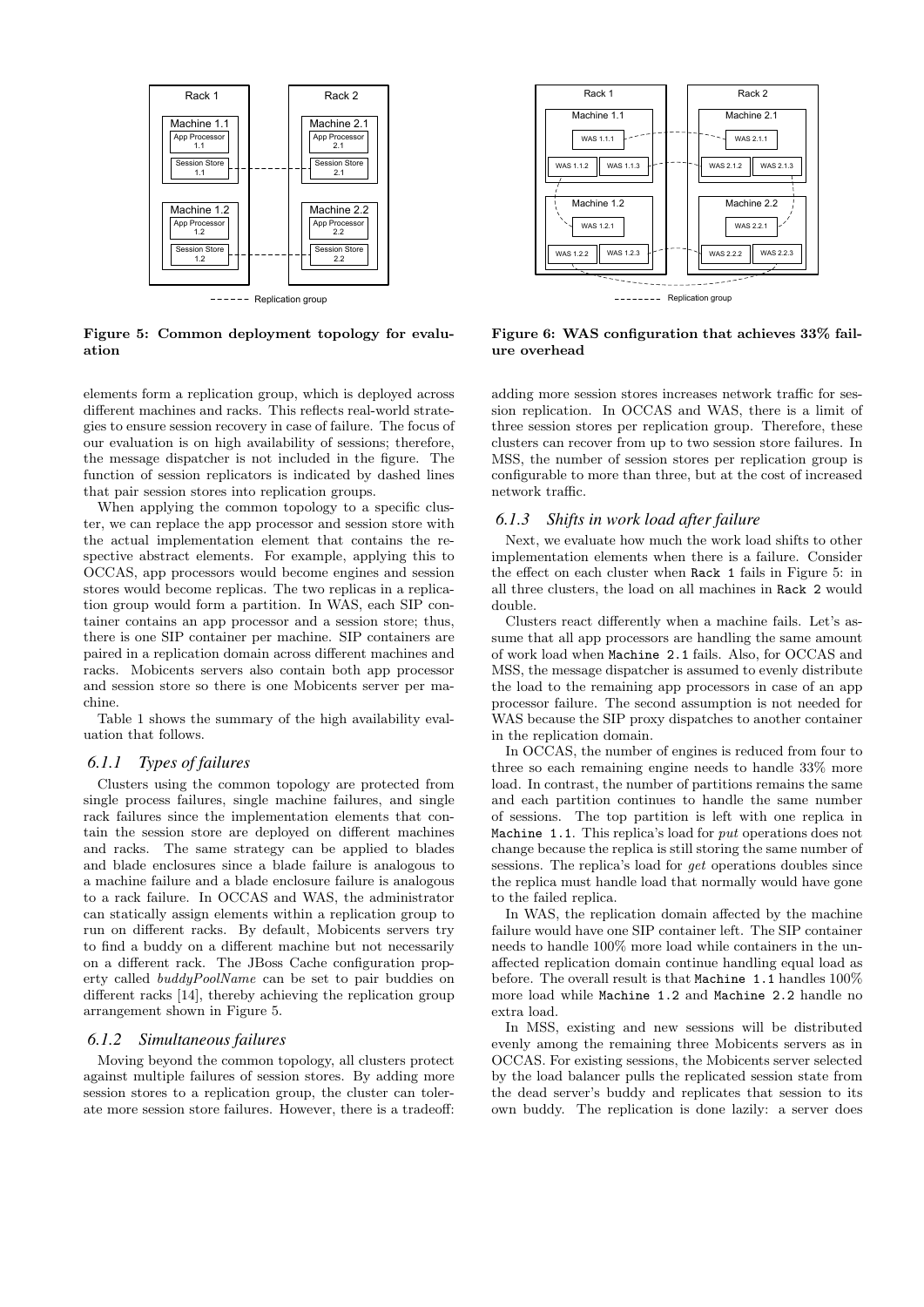| Evaluation criteria                                          | <b>OCCAS</b>                                                                                                                                              | WAS                                                                                                                              | MSS                                                                                                          |
|--------------------------------------------------------------|-----------------------------------------------------------------------------------------------------------------------------------------------------------|----------------------------------------------------------------------------------------------------------------------------------|--------------------------------------------------------------------------------------------------------------|
| Types of failure it<br>can recover from                      | Process failure, machine failure,<br>and rack failure                                                                                                     | Process failure, machine failure,<br>and rack failure                                                                            | Process failure, machine failure,<br>and rack failure                                                        |
| Recovery from si-<br>multaneous failures                     | Partitions can recover from up<br>to two replica failures.                                                                                                | Replication domains can re-<br>cover from up to two SIP con-<br>tainer failures.                                                 | The number of replication bud-<br>dies is configurable. Additional<br>buddy leads to increased traffic.      |
| Load shift after fail-<br>ure                                | Load is distributed among re-<br>maining engines across the clus-<br>ter. In partitions, <i>get</i> opera-<br>tions are handled by remaining<br>replicas. | Remaining SIP containers in a<br>replication domain share load.<br>Containers in other replication<br>domains do not share load. | Load is distributed<br>among<br>remaining Mobicents<br>servers<br>across the cluster.                        |
| Additional message<br>latency<br>processing<br>after failure | One-time latency                                                                                                                                          | No additional latency                                                                                                            | Probability of one-time latency<br>increases proportional to clus-<br>ter size.                              |
| Session loss                                                 | Happens when all replicas in<br>a partition fail. Partitions are<br>statically assigned.                                                                  | Happens when all SIP contain-<br>ers in a replication domain fail.<br>Replication domains are stati-<br>cally assigned.          | Happens when all replication<br>buddies fail, but buddy rela-<br>tionships dynamically adjust to<br>failure. |

Table 1: Summary of high availability evaluation

not pull the session state unless it needs to handle the session. After this lazy replication process, the selected server becomes the new owner of the session. The dead server's buddy deletes the session from its cache. For its own session states, it finds a new replication buddy. This way, session states are automatically replicated to other cache instances. The overall result is identical to OCCAS.

As mentioned earlier, in this topology, WAS requires all containers to have 100% over-capacity to cope with a container failure. To reduce the over-capacity on containers, the administrator can add another container to the replication domain so that the remaining two containers handle 50% extra load instead of 100%. To reduce the over-capacity on machines, the administrator can assign more than one SIP container process to the machine. For example, to reduce the over-capacity to 33% as in OCCAS or MSS, the administrator could run three SIP containers on each of the four machines and assign partitions that span two different machines as shown in Figure 6. However, this kind of scheme would quickly become unwieldy as the cluster scales. Besides, this scheme does not protect sessions from rack failure. For example, if Rack 1 fails, sessions handled by WAS 1.1.2 and WAS 1.2.1 cannot be recovered.

To summarize, in both rack failures and machine failures, the remaining processes must handle more load. In the case of machine failures, OCCAS and MSS require the same overcapacity but WAS requires more over-capacity.

#### *6.1.4 Additional message processing latency after failure*

WAS SIP containers already store session states of other containers in the same replication domain. The backup SIP container only needs to activate the session states that belong to the failed container. Therefore, there is no additional message processing latency in WAS after a failure. On the other hand in OCCAS, when an engine fails, the load balancer picks another engine to take over the session. The selected engine does not have any session state of the failed engine in its local cache and must fetch session state from a replica to process the message. This leads to one-time additional latency. In MSS, the Mobicents server selected by the load balancer to take over a session of the failed server may be a buddy which already has the session state in its local cache instance. For example, if Machine 2.1 in Figure 5 fails there is a 33% chance that the buddy server in Machine 1.1 will be selected. In this case, there is no additional latency in message processing. In the other 67% of cases where a buddy is not selected, there is a one-time additional latency. The probability that a buddy is selected is inversely proportional to the cluster size.

Therefore, WAS has no additional latency, OCCAS has a one-time latency, and MSS has a one-time latency for a higher proportion of calls as the cluster grows.

#### *6.1.5 Exposure to loss of sessions before recovery*

All clusters have a potential to lose session state before recovery. OCCAS and WAS both support automated process restarts for quick recovery from process failures. However, there may be times when automated recovery is not possible, such as when there is a rack failure or a machine failure. During these incidents where an administrator has to intervene, OCCAS and WAS clusters are vulnerable to session loss. For example, all session states in an OCCAS partition are lost if, after a replica fails, the other remaining replica also fails before the administrator has a chance to recover from the first failure. This leads to service failure for those sessions. The is because OCCAS and WAS clusters have replication groups statically assigned; therefore, session states are not protected until the failed session stores in the same group are restarted.

As mentioned before, MSS adapts dynamically to failures through lazy replication and selection of new replication buddies. This allows MSS to restore protection to machine failures and rack failures automatically even without restarting failed servers in the same replication group. Therefore, the odds of session loss in MSS are lower than in OCCAS or WAS.

## 6.2 Scalability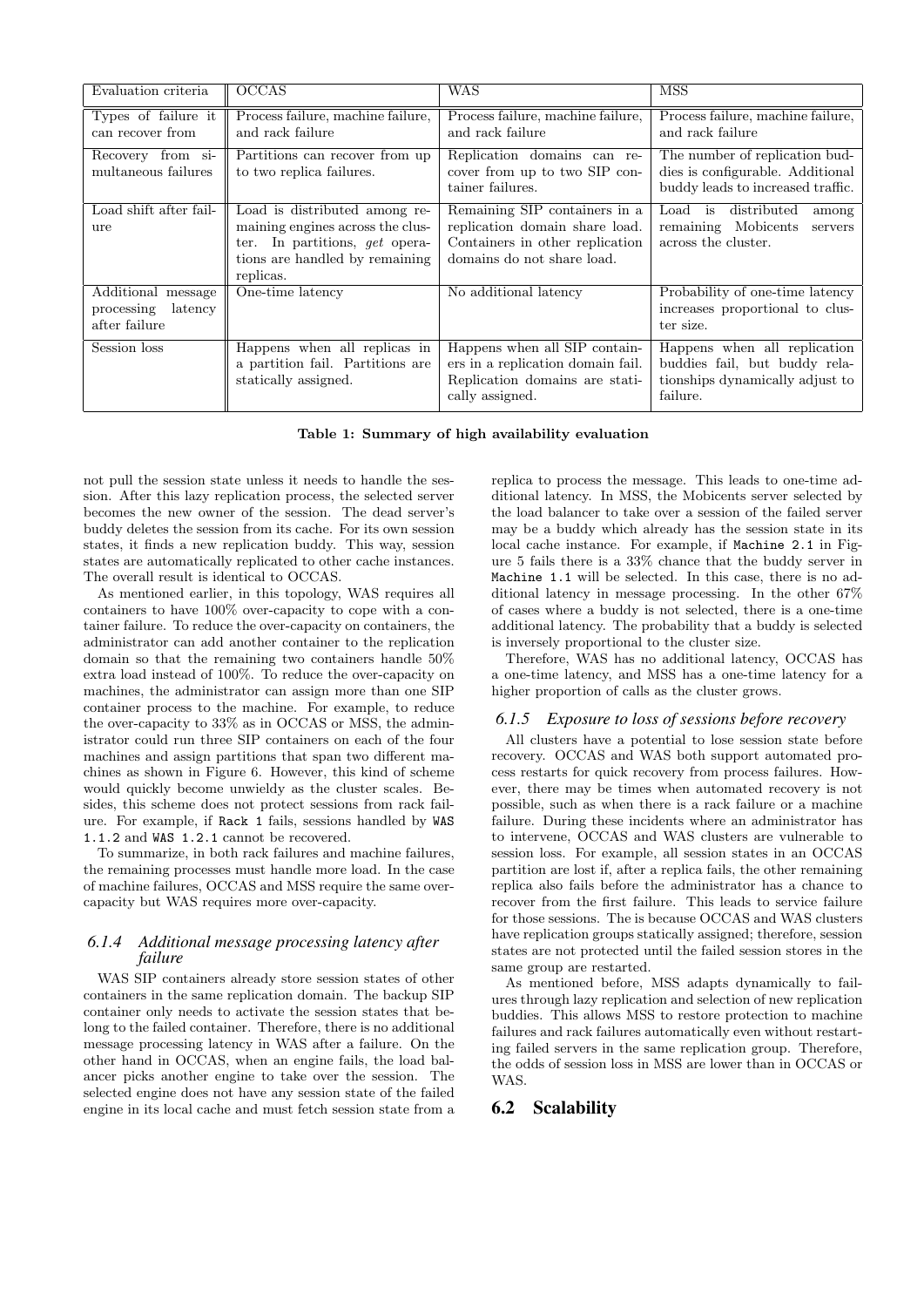| Evaluation criteria | OCCAS                            | WAS                             | MSS                            |
|---------------------|----------------------------------|---------------------------------|--------------------------------|
| Scaling increments  | Engine, or                       | Replication domain              | Mobicents server               |
|                     | Partition ( $2 \sim 3$ replicas) | $(2 \sim 3$ SIP containers)     |                                |
| Operational costs   | Adding an engine or a partition  | Adding a replication domain in- | Servers with identical config- |
|                     | is easy.                         | volves careful planning for ex- | urations automatically form a  |
|                     |                                  | tra load after failure.         | cluster.                       |
| Scaling efficiency  | CPU-intensive<br>units<br>and    | Incremental unit adds<br>both   | unit adds both<br>Incremental  |
|                     | memory-intensive units<br>scale  | CPU and memory - leads to re-   | CPU and memory - leads to re-  |
|                     | separately, so resource usage    | dundant resource.               | dundant resource.              |
|                     | can be optimized.                |                                 |                                |
| Replication traffic | Sent to all replicas in a parti- | Sent to other containers in a   | Sent to other replication bud- |
|                     | tion                             | replication domain              | dies, but can update field in- |
|                     |                                  |                                 | stead of whole session         |

Table 2: Summary of scalability evaluation

How much load a cluster can handle is limited by the amount of parallel processing power, memory, or the network bandwidth. As mentioned in Section 1, scaling out is the more common approach when handling increased load, and all three clusters achieve scalability by scaling out. A summary of the evaluation that follows can be found in Table 2.

#### *6.2.1 Scaling increments*

The three clusters scale in different increments. For the purpose of comparative analysis, let's assume that the processing speed of the abstract element app processor is  $r$ transactions per second and that any implementation element that contains an app processor has the processing speed r. Also, let's assume that the maximum number of sessions stored in the abstract element session store is s and that any implementation element that contains a session store has the same upper bound on the number of sessions it can store. We also assume that session replication is configured to be done in pairs; two replicas per partition in OC-CAS, two SIP containers per replication domain in WAS, and two replication buddies in MSS.

In OCCAS, an engine is CPU-intensive while a replica is memory-intensive. Scaling out an OCCAS cluster involves either scaling the engine to increase processing power or scaling the partition to increase session storage. The two limiting factors can be addressed separately. When the bottleneck is processing power, more engines can be added. Likewise, more partitions can be added when the bottleneck is the amount of memory needed to store active sessions. An extra engine adds r transactions per second. An extra partition adds s sessions storage. Adding a partition entails adding two replicas deployed in separate machines and racks.

Scaling out a WAS cluster involves adding more replication domains, each of which handles a non-overlapping subset of sessions. The total work load of the cluster is divided into n replication domains. As stated in section 5.2, replication domains consist of SIP containers, that is, an app processor and a session store combined into a single process. Depending on the nature of the work load, a SIP container can be limited by processing power  $r$  or memory space  $s$ . A replication domain processes up to 2r transactions per second since it contains two SIP containers. Session storage in a replication domain is still  $s$  since sessions are shared equally by all SIP containers within the domain.

MSS is similar to WAS in that each Mobicents server contains both app processor and session store. Unlike WAS, a cluster can be incremented one Mobicents server at a time instead of one replication group at a time. This is because replication groups are not statically assigned: servers can dynamically select buddies. Each additional Mobicents server adds  $r$  transactions per second of extra processing power and  $s/2$  extra session storage, assuming that each server replicates with one buddy.

Overall, MSS has the smallest scaling granularity (r and  $s/2$ ), followed by OCCAS (r or s), and then WAS (2r and s).

#### *6.2.2 Operational cost of scaling*

Scaling out a cluster is not just a matter of adding more machines. It involves careful planning to ensure high availability.

In OCCAS, this process involves grouping replicas into partitions and placing them on separate racks or machines. Engines can be added with relative ease because they do not affect high availability as much as the replicas.

Mobicents servers are more convenient when scaling. As long as the servers run with identical configurations, new Mobicents servers will add themselves to the cluster automatically. However, MSS lacks an easy way for servers to be aware of racks. The JBoss Cache instances will pick buddies that are on different machines but they may be in the same rack. Support for configuration on a per-rack basis would make scaling easier.

WAS clusters need more administrator attention than OC-CAS and MSS. Adding a new replication domain is simple but, as mentioned earlier, a failure in a WAS machine may result in 100% extra load on the remaining machine. The administrator may need to add more resources to machines to handle the extra load or may have to carefully place processes in machines so that the extra load does not exceed a certain amount. In either case, WAS needs more advance planning as the cluster scales up.

#### *6.2.3 Scaling efficiency*

In terms of processing power and memory efficiency, OC-CAS has a more flexible architecture since CPU-intensive and memory-intensive elements scale separately. WAS and MSS are less efficient because adding an incremental unit